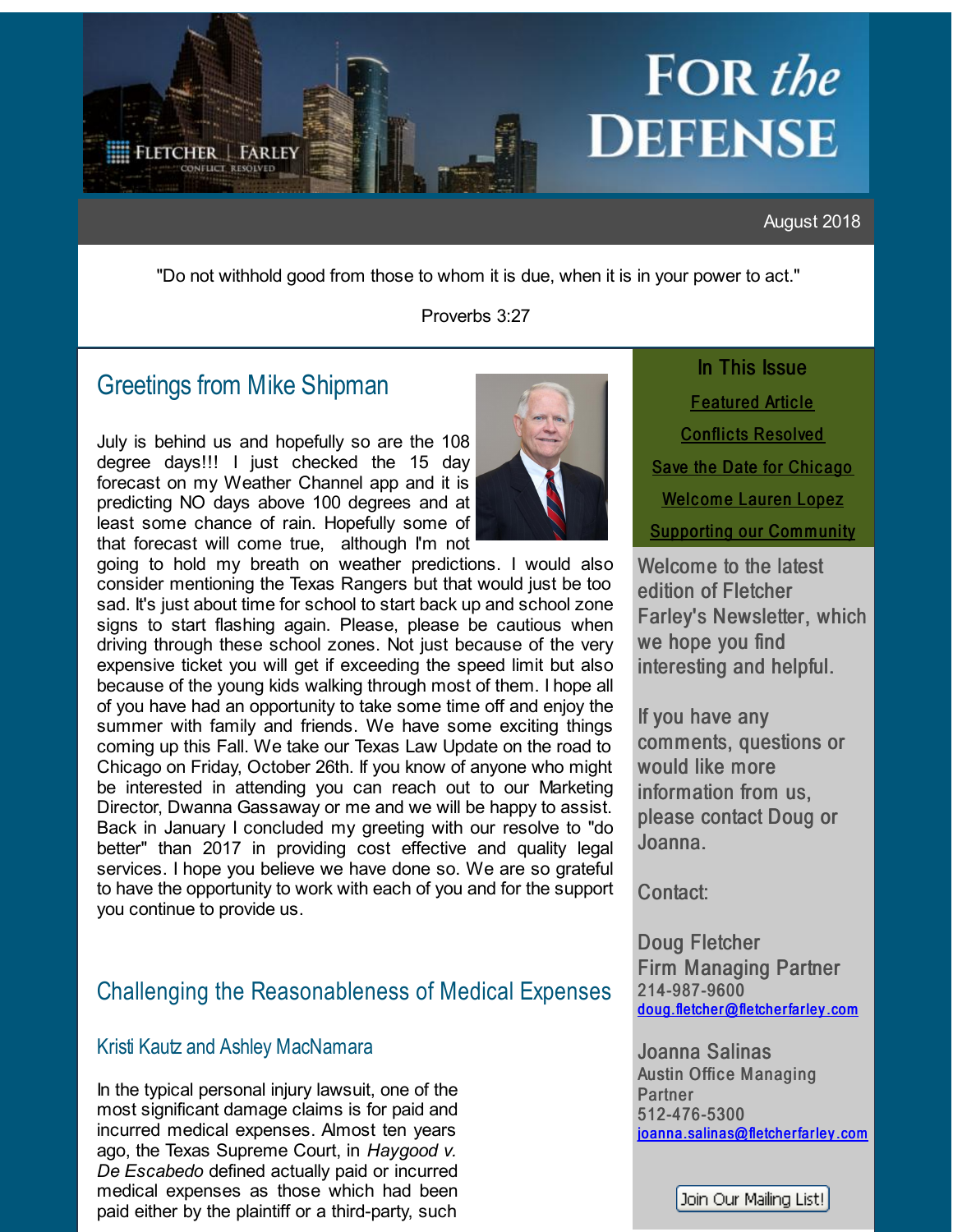as health insurance, on the plaintiff's behalf. This decision ended the practice of a plaintiff being able to submit the entire amount charged by the medical provider and therefore collecting a windfall if lesser amounts had actually been paid, or expected to be paid to a healthcare provider.

As always, when a damages item is limited or capped by either the courts or the legislature, tactics begin to emerge in response to avoid the application of the limitation. In the personal injury context, more and more attorneys are advising their clients not to submit their medical expenses to their health insurance or are negotiating with the providers themselves to obtain services for their clients via letters of protection instead of the providers submitting claims to health insurance. The result of this tactic is the ability of the plaintiff to submit the full charges to the jury since nothing has been paid and therefore the full charges have been incurred.

Countering this new tactic has been assisted by two new opinions from the Texas Supreme Court. In a past newsletter, we advised you that the Supreme Court in *In Re North Cypress Medical Center* had authorized a party disputing the past medical charges to obtain discovery as to the reasonableness of those charges via review of the hospital's agreements with health insurers for lower rates for the same services.

Subsequent to *In Re North Cypress Medical Center,* in *Gunn v. McCoy*, the Texas Supreme Court was asked to determine whether affidavits from the subrogation firm for plaintiff's health insurance carrier met the requirements of section 18.001 billing affidavits. In ruling that the affidavits were proper, reasoning that health insurance companies have a great deal of knowledge about the reasonableness of the charges for medical expenses, the Court also emphasized what section 18.001 affidavits actually do. The Court issued a reminder that section 18.001 affidavits are not conclusive proof that the medical expenses are reasonable or that the treatment was medically necessary. These affidavits only act as sufficient minimum proof to support a jury finding on such matters. A defendant may still cross-examine plaintiff's treatment providers or offer other proof that the bills are for treatment that was unnecessary or unrelated.

This is true even if a controverting affidavit is not filed. Filing a controverting affidavit means the plaintiff may not use the section 18.001 affidavit as the minimum proof to support a jury finding on the amount of past medical expenses. Not filing a controverting affidavit merely means the jury may hear competing evidence about the issue and will have to weigh the evidence, just like it does for other issues in a trial. However it should be pointed out that there are some trial courts that, without the filing of a controverting affidavit, will not allow a defendant to put on any evidence regarding the reasonableness and necessity of the medical charges. It will be interesting to see what these trial courts do with the language in the *Gunn* opinion.



Kristi Kautz



Ashley MacNamara



We welcome [Lauren](http://r20.rs6.net/tn.jsp?f=001c54NUyaNuF8pLCWxsgrB8By7cGJXoPcp2tUFf3jl_WGIfoP13KhffNfW-ABBrrGJefr961Tx8tX6k-VTqEIGv1JH9qCb8LTbKhV_bbiEXS2zTDI7J72_nubFsgf0MxtTOCDoI-G93p8_FEjCOquS1OqlFKzo9yyqAazcqCbWrSUkA38mSOLonuRtLEsmV1hLHA3S7W-TapxZae25Tm1OjA==&c=&ch=) Lopez to the firm's Dallas office. She focuses her practice on the defense of personal injury, premises liability, transportation and general tort liabilitymatters.

## Supporting our Community

School Supplies **Donated** 



Table FULL of school supplies!

The Dallas office donated school supplies to the staff of a local nursing home to help ensure that their children start the school year with the tools they need to succeed.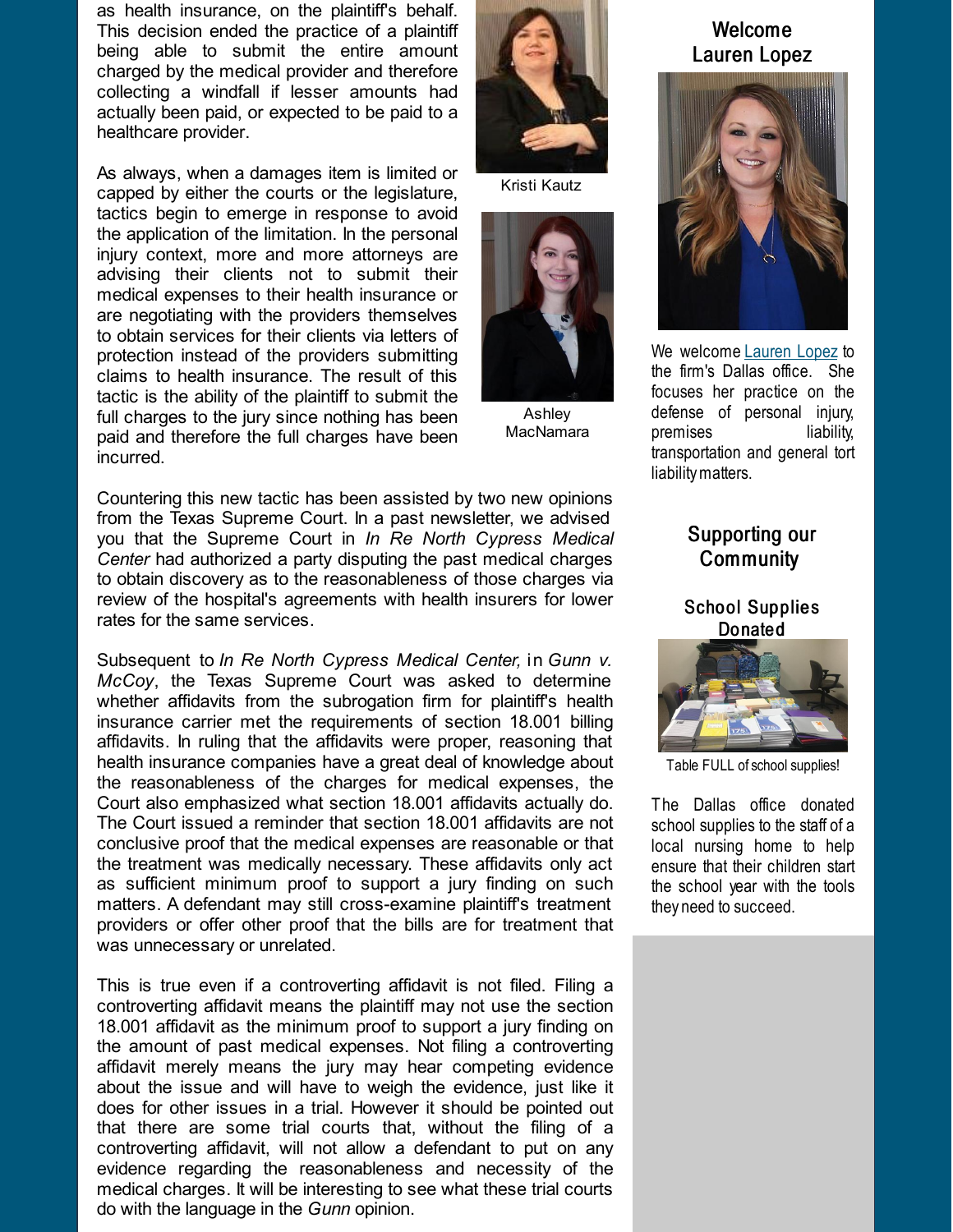Based on the Court's opinion in *In Re North Cypress Medical Center*, competing evidence may include what plaintiff's health insurance would have paid, even if they were not billed. *In Re North Cypress Medical Center* and *Gunn v. McCoy* give defendants excellent ammunition to continue challenging the reasonableness of medical expenses claimed by plaintiffs.

# Conflicts Resolved

#### **Fletcher Farley Gets Defense Verdict in Hot Coffee Case**

Do you remember the McDonald's coffee spill case? The jury in Scott [Mayo's](http://r20.rs6.net/tn.jsp?f=001c54NUyaNuF8pLCWxsgrB8By7cGJXoPcp2tUFf3jl_WGIfoP13KhffNSI0C3ySVq_x9nO_iGdHAQZGL2KIZbafnJXH9XSr9PyAE_dLKX8XCvPtCBErTsWoYQSYzmOtMUMGuAdMpzKH_yIphPLqzhw1h-kTTOQfP_07yuMseMjdkTqOFVwHnBbbQ-wVPtAR84PR0jI2MoadFKibiWSh6_OZA==&c=&ch=) recent trial apparently did, quickly arriving at a unanimous defense verdict. The plaintiff alleged that she suffered severe and continuing injuries and damage as a result of a spilled cup of coffee served by our restaurant client. The plaintiff made allegations regarding extreme coffee temperature and a negligent "hand off" from an employee who was working in the drive through window. The plaintiff alleged that our client's actions in training employees and service of the coffee rose to the level of gross negligence.

Ultimately, at the close of the plaintiff's case in chief, the court granted a directed verdict on the issue of gross negligence. At the conclusion of the trial, the jury returned a unanimous verdict of no negligence on the part of our client.

#### **Fletcher Farley Successfully Defends Claims Against City and Recovers Damages as Wel**l

On July 26, 2018, the District Court of Llano County, Texas dismissed by summary judgment the claims of a trust and its trustee who claimed that Fletcher Farley's clients, a small lakefront city in the Hill Country and its municipal court clerk, had abused their official process and maliciously prosecuted the trust for violations of the City's property ordinance. The trust had been ticketed on multiple occasions for ordinance violations and had been fined for each violation. Well after the prosecution of the ordinance violations had ended, the City sought to collect the related fines by writ of execution. At that point, the trust filed suit not only in an attempt to avoid having to pay the fines (by a temporary restraining order and injunction), but also sought damages for the claims identified above. Before the District Court, the trust, now acting through its trustee (who was also its counsel), contended that the ordinance constituted an unconstitutional taking and therefore it should not have to pay the fines. The trust further argued that both the City and the City's municipal court clerk had abused their process in seeking to prosecute the trust under the ordinance and in attempting to collect the fines. The Motion to Set Aside the Temporary Injunction and the subsequent Motion for Summary Judgment were briefed by [Joanna](http://r20.rs6.net/tn.jsp?f=001c54NUyaNuF8pLCWxsgrB8By7cGJXoPcp2tUFf3jl_WGIfoP13KhffA1hJcUE7W-H4zn_2sYO6Ez-wZjWLlenQ7SMgKhaVrXU-39SgZy-9zfN2CZbnmr16JaJ9NaR9VqcJkBQtueBvwBuYlfMhYWkWByFe8ayUq0wv07E3gMgnHT_vIl4fJZ_BXdWWkpvoJYRAqpIzzudYgL7NUUQTHg1KA==&c=&ch=) Salinas and Lorin [Subar](http://r20.rs6.net/tn.jsp?f=001c54NUyaNuF8pLCWxsgrB8By7cGJXoPcp2tUFf3jl_WGIfoP13KhffLDneaWgUvxbdPVE6r4ozMP-OA9ceSAhsSIJ-qPo9i-5auLPOOtVNTDYhvxatHQkqIbPCwa2_f3dsaD5D0O8sVHFg3RXDOfJx9qlhez9LoeyIuS_MXRouzq_DPXDNAltGLKH3_H7PI0vZ3l7B69vspQvh59f0w6B1Q==&c=&ch=). Ms. Salinas also argued each Motion before the Court. In addition to obtaining a dismissal for their clients of all claims, Fletcher Farley also obtained an order from the District Court for the funds owed by the trust to the City, \$16,150.